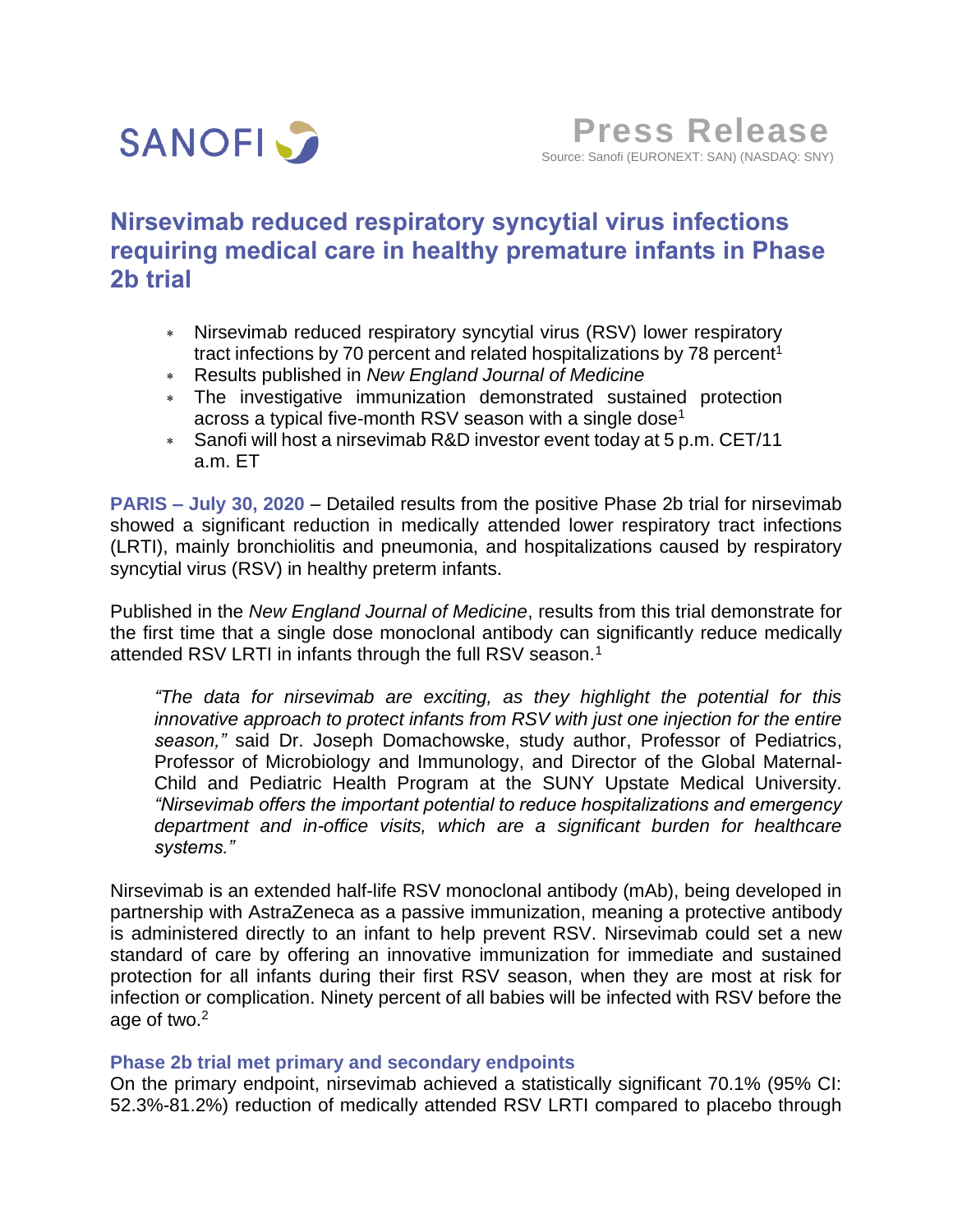150 days post-dose. On the secondary endpoint, nirsevimab achieved a 78.4% (95% CI: 51.9%-90.3%) relative reduction in the incidence of hospitalizations due to RSV LRTI compared to placebo through 150 days post-dose. The safety profile for nirsevimab was similar to placebo, with no significant hypersensitivity reactions observed.<sup>1</sup>

*"It's encouraging to see from these data that serious complications from RSV can be reduced in healthy preterm infants,"* said John Shiver, Senior Vice President, Global Research and Development, Sanofi Pasteur. *"Up to 80 percent of babies who are hospitalized from RSV are otherwise healthy with no prior complications, but currently these infants have no approved preventative option to protect them."*

A nirsevimab R&D investor event will be held today at 5 p.m. CET/11 a.m. ET. Sanofi speakers include:

- Thomas Triomphe, Global Head of Sanofi Pasteur
- Su-Peing Ng, Global Head of Medical, Sanofi Pasteur
- Jon Heinrichs, Global Project Head, nirsevimab, Sanofi Pasteur
- John Shiver, Global Head of Research & Development, Sanofi Pasteur

Joining for the the Q&A session:

- Paul Hudson, Chief Executive Officer
- John Reed, Global Head of Research & Development
- Jean-Baptiste de Chatillon, Chief Financial Officer

Additional information about today's session can be found at: [https://www.sanofi.com/en/investors/financial-results-and-events/investor](https://www.sanofi.com/en/investors/financial-results-and-events/investor-presentations/nirsevimab-presentation)[presentations/nirsevimab-presentation](https://www.sanofi.com/en/investors/financial-results-and-events/investor-presentations/nirsevimab-presentation)

## **About RSV**

RSV, a common, contagious virus that infects the respiratory tract, $3$  is the most common cause of bronchiolitis and pneumonia and results in millions of hospitalizations globally<sup>4</sup> in children younger than one year in the United States.<sup>5</sup> Globally, in 2015, there were approximately 33 million cases of acute lower respiratory infections causing more than three million hospitalizations, and it was estimated that there were 60,000 in-hospital deaths of children younger than five years.<sup>4</sup> Up to 80 percent of babies who are hospitalized due to RSV are otherwise healthy.<sup>6,7</sup> Moreover, medically-attended LRTIs are associated with increased costs to the healthcare system.<sup>8</sup>

## **Nirsevimab Clinical Trials**

The Phase 2b study was conducted by AstraZeneca at 164 sites in 23 countries. Healthy preterm infants of 29–35 weeks' gestation were randomized (2:1) to receive a single intramuscular injection of nirsevimab or placebo. Between November 2016 and December 2017, 1447 infants were dosed (nirsevimab, n=966; placebo, n=481) at the RSV season start. 1

In July 2019, Sanofi and AstraZeneca initiated pivotal Phase 3 and Phase 2/3 trials to measure the safety and efficacy of nirsevimab to prevent LRTI caused by RSV in full-term,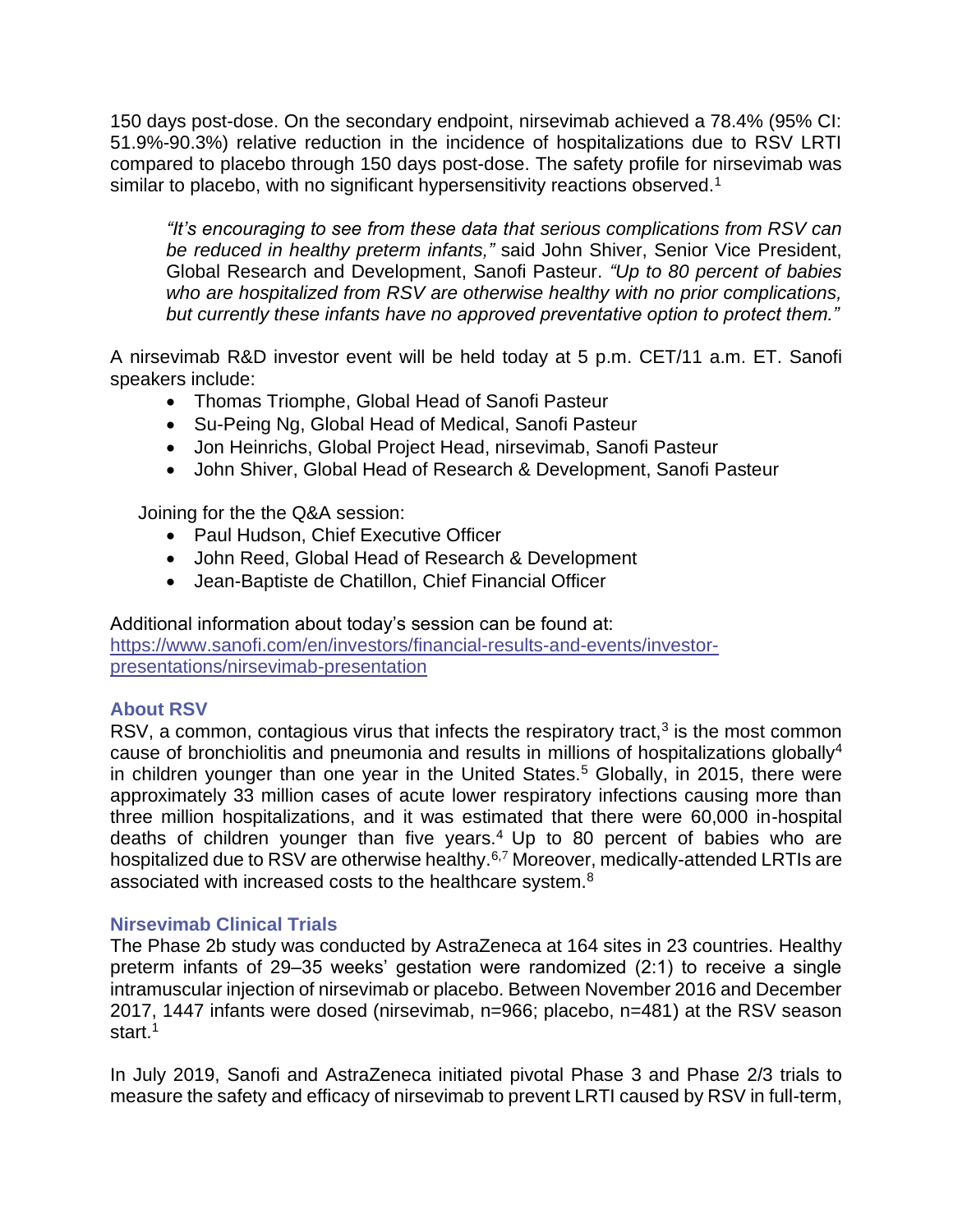healthy late preterm and high-risk babies.<sup>9,10</sup> The trials will be conducted in more than 350 sites across Northern and Southern Hemispheres.

The full results of the Phase 3 and Phase 2/3 trials are anticipated in 2023.

#### **About Nirsevimab**

Nirsevimab is an extended half-life RSV mAb being developed for the prevention of LRTI caused by RSV for use in all infants experiencing their first RSV season and for children with congenital heart disease or chronic lung disease entering their first and second RSV season.9,3

Nirsevimab is a passive immunization, whereby an antibody is given directly to an infant to help prevent RSV, unlike active immunization, in which a person's immune system is activated to prevent or fight infection.<sup>11</sup> Passive immunization could offer immediate protection.

In March 2017, AstraZeneca and Sanofi Pasteur announced an [agreement](https://www.astrazeneca.com/media-centre/press-releases/2017/medimmune-and-sanofi-pasteur-form-alliance-to-develop-and-commercialise-potential-next-generation-respiratory-syncytial-virus-antibody-medi8897-030317.html) to develop and commercialize nirsevimab jointly. Under the terms of the agreement, AstraZeneca leads all development activity through initial approvals and retains manufacturing activities and Sanofi Pasteur will lead commercialization activities. In February 2019, AstraZeneca and Sanofi Pasteur's nirsevimab [received Breakthrough Therapy Designation](https://www.astrazeneca.com/media-centre/press-releases/2019/us-fda-grants-breakthrough-therapy-designation-for-potential-next-generation-rsv-medicine-medi8897.html) from the US Food and Drug Administration and were [granted access to the PRIority MEdicines](https://www.astrazeneca.com/media-centre/press-releases/2019/ema-grants-prime-eligibility-for-potential-next-generation-rsv-medicine-medi8897-05022019.html)  [\(PRIME\) scheme](https://www.astrazeneca.com/media-centre/press-releases/2019/ema-grants-prime-eligibility-for-potential-next-generation-rsv-medicine-medi8897-05022019.html) by the European Medicines Agency

#### **About Sanofi**

Sanofi is dedicated to supporting people through their health challenges. We are a global biopharmaceutical company focused on human health. We prevent illness with vaccines, provide innovative treatments to fight pain and ease suffering. We stand by the few who suffer from rare diseases and the millions with long-term chronic conditions.

With more than 100,000 people in 100 countries, Sanofi is transforming scientific innovation into healthcare solutions around the globe.

Sanofi, Empowering Life

**Media Relations Contact** Nicolas Kressmann Tel.: +1 732 532 5318 [Nicolas.Kressmann@sanofi.com](mailto:Nicolas.Kressmann@sanofi.com) **Investor Relations Contact** Eva Schaefer-Jansen Tel.: +33 (0)1 53 77 45 45 [ir@sanofi.com](mailto:ir@sanofi.com)

#### *Sanofi Forward-Looking Statements*

*This press release contains forward-looking statements as defined in the Private Securities Litigation Reform Act of 1995, as amended. Forward-looking statements are statements that are not historical facts. These statements include projections and estimates and their underlying assumptions, statements regarding plans, objectives, intentions and expectations with respect to future financial results, events, operations, services, product development and potential, and statements regarding future performance. Forward-looking statements are generally identified by the words "expects", "anticipates", "believes", "intends", "estimates", "plans" and similar expressions. Although Sanofi's management believes that the expectations reflected in such*